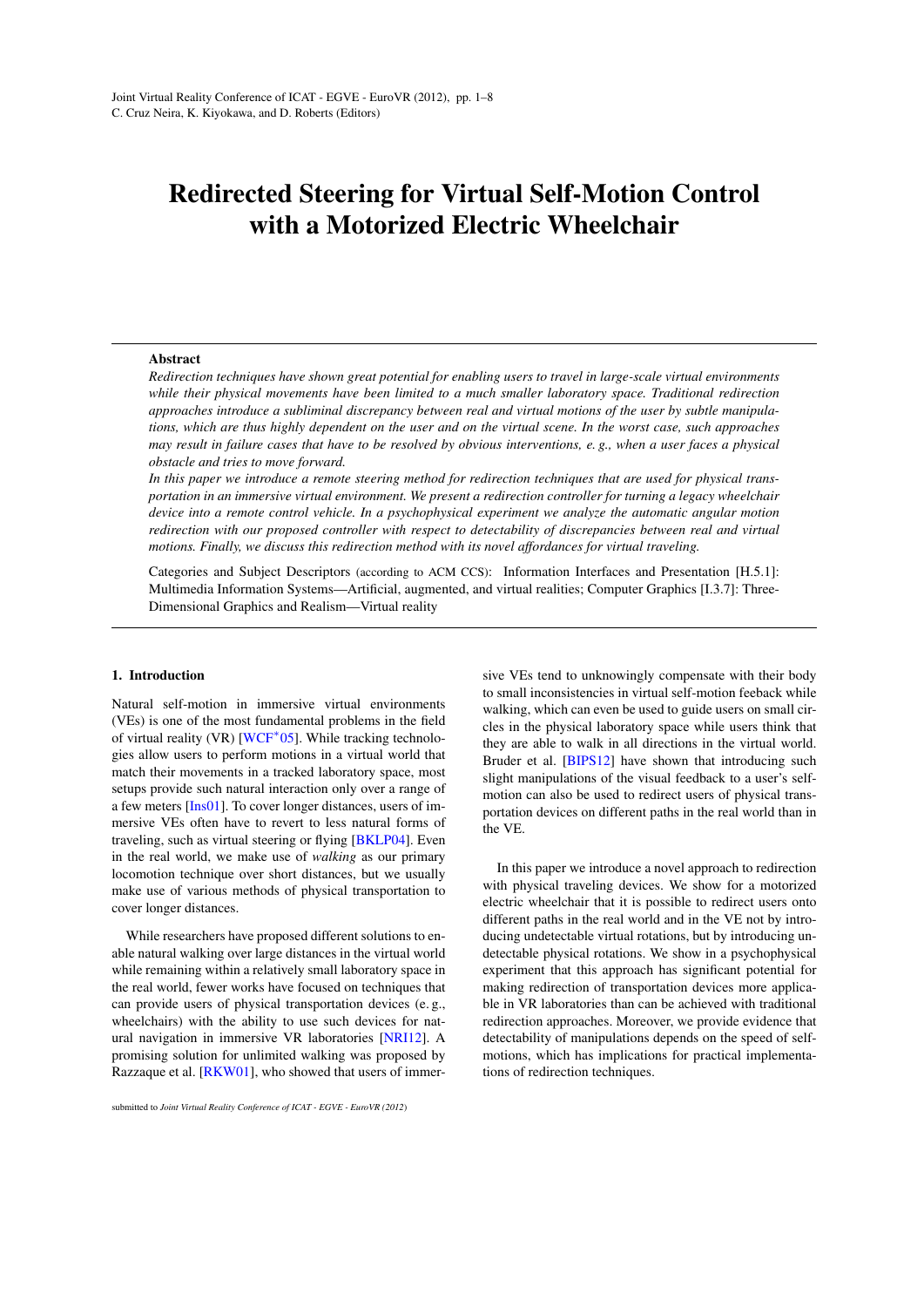<span id="page-1-2"></span>The remainder of this paper is structured as follows. Section [2](#page-1-0) provides an overview of related work. In Section [3](#page-1-1) we present our novel automatic remote redirection approach. In Section [4](#page-2-0) we describe a psychophysical experiment that we conducted to determine perceptual detection thresholds for automatic angular motion redirection with our proposed controller on detectability of discrepancies between real and virtual motions. Section [5](#page-6-5) concludes the paper and gives an overview of future research.

# <span id="page-1-0"></span>2. Related Work

Multiple research groups have evaluated the problem of limited physical interaction space, and proposed different hard-ware [\[DCC97,](#page-6-6) [SGS](#page-6-7)<sup>\*</sup>11, [BS02,](#page-6-8) [WWB10,](#page-7-1) [IHT06\]](#page-6-9) or software solutions [\[SBS](#page-6-10)<sup>\*</sup>12, [SBJ](#page-6-11)<sup>\*</sup>10, [NHS04,](#page-6-12) [GNRH05,](#page-6-13) [ECT](#page-6-14)<sup>\*</sup>08, [IRA07\]](#page-6-15). Simple solutions range from freeze-and-turn reset-ting techniques introduced by Williams et al. [\[WNR](#page-7-2)<sup>∗</sup>07], which are based on freezing the motion tracking whenever a user comes close to leaving the physical interaction space, and instructing the user to turn away from the boundaries, after which the tracking is unfrozen, and the user can continue moving. While such approaches enable unlimited virtual self-motion, transformations introduced by such techniques are overt to users, and may cause breaks in the user's sense of feeling present in the virtual world [\[SBS](#page-6-10)<sup>\*</sup>12]. To reduce such problems, Razzaque et al. [\[RKW01\]](#page-6-3) proposed a different method to reorient users, based on subtle manipulations. Using this approach, the virtual world is slowly rotated around a user while the user is moving, which can be used to make users walk on a different path in the physical world than what they perceive as their self-motion in the virtual world. Razzaque [\[Raz05\]](#page-6-16) showed that users of immersive virtual environments tend to subconsciously compensate for such virtual rotations, and may even be unable to detect rotations if they are applied with a magnitude that is below human just noticeable differences.

Steinicke et al. [\[SBJ](#page-6-11)<sup>\*</sup>10] evaluated the approach for real walking, and determined detection thresholds up to which magnitude introduced changes may go unnoticed by users if they explicitly focus on manipulations. Bruder et al. [\[BIPS12\]](#page-6-4) have shown that detection thresholds for wheelchair drivers are similar to those for walking users, but have the potential to be larger, i. e., allowing more undetectable manipulations than for walking. Their results suggest that wheelchair drivers can be redirected onto a circular path with radius of about 8.97m before they can clearly detect manipulations, whereas for walking users a radius of 14.92m may be necessary.

Since many VR laboratories do not have a tracking area of such dimensions, researchers proposed different methods to improve the efficiency of redirection techniques. Peck et al. [\[PFW09,](#page-6-17)[PFW11\]](#page-6-18) proposed *distractors*, i. e., moving virtual objects in the user's visual field, as a method to expand the range of manipulations that go unnoticed by users. Using a different approach, Bruder et al. [\[BSWL12\]](#page-6-19) suggested using visual illusions to introduce undetectable changes to self-motions with larger magnitude than would otherwise be undetectable by observers. Suma et al. [\[SCFW10\]](#page-6-20) suggested yet another technique based on subtle changes to the virtual world which may go unnoticed by observers in certain cases (i. e., based on *change blindness* illusions), and have shown that such changes can be used to reorient users in a physical laboratory space. However, although such techniques can make redirection techniques work with less failure cases in a smaller laboratory space [\[SBS](#page-6-10)<sup>\*</sup>12], the possibility for failure cases cannot be eliminated entirely. In this paper, we propose a different redirection approach, not based on influencing the user to reorient, but rather on redirecting the user with an automatic remote controller that has the potential to eliminate such failure cases.

#### <span id="page-1-1"></span>3. Automatic Remote Redirection

#### 3.1. Proxy Steering Controller

In general any electric wheelchair will consist of several generic components. The first is the speed controller, motor drivers, batteries and position controllers which operate together in order to form a feedback loop which controls the wheel velocities. The target velocities are controlled using an input panel which can consist of a directional joystick and optionally buttons to control top speed. Our proxy steering controller works by placing an additional piece of interface hardware between the joystick and the existing wheelchair speed controller. This interface allows us to read the user's joystick inputs and replace them with our own inputs that are then interpreted and acted upon by the speed controller as if the user was steering the wheelchair. The joystick inputs are in two axes: the *y* axis controls the forward-back motion, and the *x* axis controls the left-right rotation. A diagram of such a modified system is shown in Figure [1.](#page-2-1) The specific implementation we used will be discussed in more detail in the following subsection.

Once the hardware has been designed and implemented, software is needed to correctly steer the wheelchair in the absence of human input. To this end we implemented a proportional-integral-derivative (PID) controller which drives the wheelchair along a curved path of specific radius. In our setup we have placed two trackers on the wheelchair. One is mounted on the head-mounted-display and another on the wheelchair itself, as shown in Figure [2.](#page-2-2) This allows us to separate the head motion of the user from the motion of the wheelchair. The wheelchair motion is used at each timestep by the PID controller to compute the distance traveled,  $dy$ , the linear speed, *s*, and the angular speed,  $\omega_m$ . Using the target radius, *R*, and linear speed we then compute the target angular velocity as  $\omega_t = -s/R$ . The controller then computes a change in the joystick left-right output using the tuned PID parameters  $(K_p, K_i, K_d)$ . This left-right change is then summed at each step to get the value which is sent to the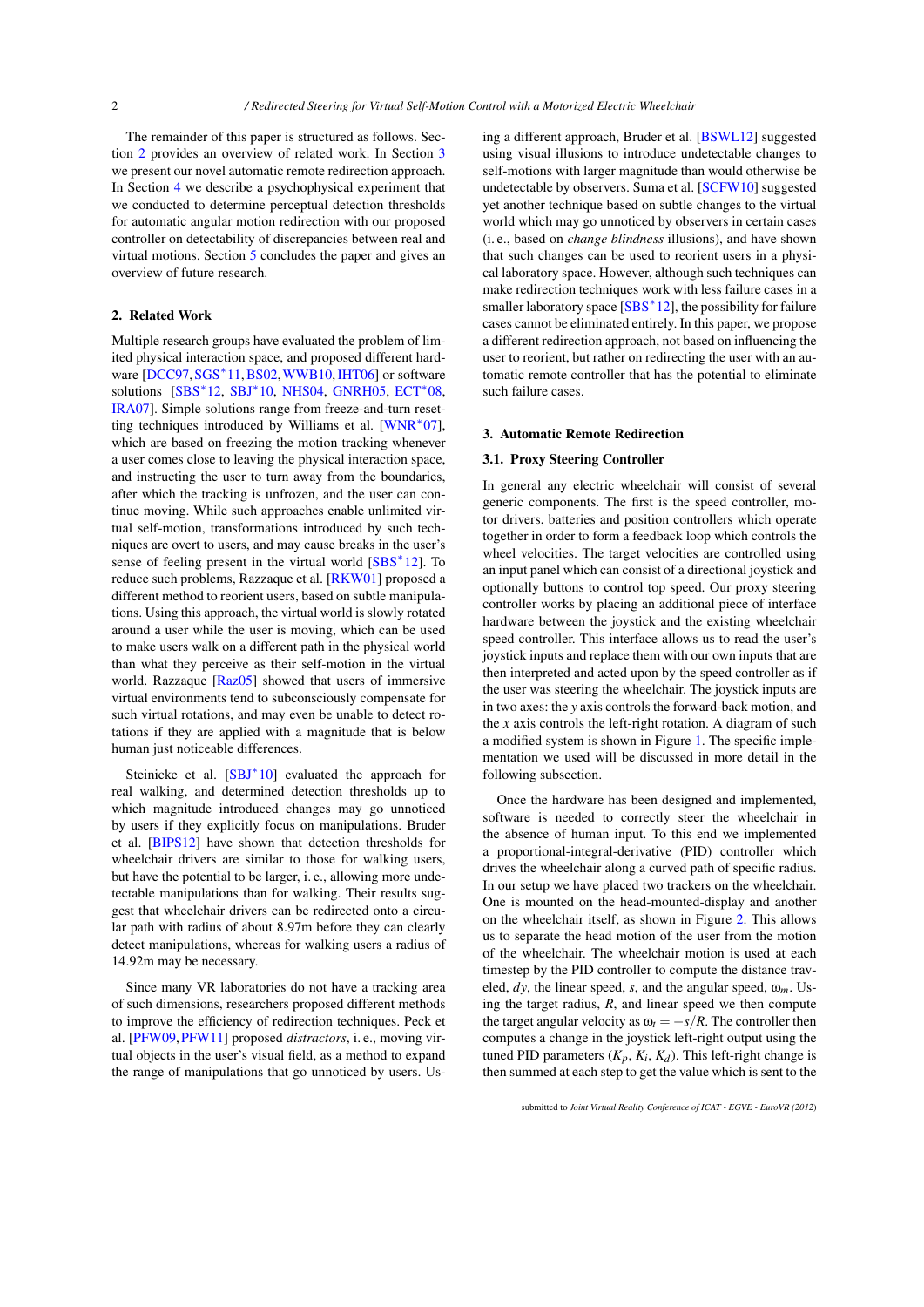

<span id="page-2-1"></span>Figure 1: *A generic electric wheelchair will consist of a speed controller, motor drivers, batteries, motors, and position encoders which form the speed control loop. The target wheel speeds are specified via a joystick and potentially other input buttons on a control panel. Our modification is to place a hardware interface between the joystick and speed controller which allows us to monitor the user's joystick inputs and, if needed, substitute them with our own during the redirection.*

wheelchair interface controller. A diagram showing the PID control variables during a specific trial is shown in Figure  $3(a)$  and the resulting path is shown in Figure  $3(b)$ .

## <span id="page-2-3"></span>3.2. Proof of Concept Implementation

For our specific implementation we are using a Hoveround MPV5 wheelchair and an Arduino prototyping board to serve as the hardware interface. The Hoveround wheelchair joystick has balanced voltages for each axis. What this means is there is a reference voltage signal (between 0v and 5v), a positive voltage signal (between 0v and 2.5v), and a negative voltage signal (between 0v and -2.5v) for each axis which gives a total of six values which we need to read from the joystick. The Arduino supplies 5v to power the joystick independently of the wheelchair, and reads the six input voltages using its six analog to digital input pins. Six output signals are then created using one of the Arduino's PWM (Pulse Width Modulation) outputs connected to a low-pass filter (as shown in Figure [4\)](#page-3-2) for each signal. The low-pass filter is used to smooth the square-wave PWM output to keep the wheelchair speed controller from rejecting it. The input and output voltage values are sent over a bidirectional serial USB connection to the host PC which is running the PID controller and VR simulation.

The input and output signals, as well as supply voltage for the joystick, are carried over Cat5 cables between the



Figure 2: *Here is shown the dual tracker setup used to differentiate the subject's head motion from the motion of the wheelchair. The wheelchair and head motion is used for rendering the virtual scene, and the wheelchair position is used in the PID steering controller.*

<span id="page-2-2"></span>wheelchair and the Arduino. These cables also can be disconnected which allows the wheelchair to return to a stock configuration just by the use of a patch cable. The Arduino is placed into a protective plastic box and mounted beneath the seat of the wheelchair. Initially the Arduino received power over USB which worked well during the development of the firmware. However, when we switched to using a 32 foot USB cable for the experiment the Arduino could no longer reliably get 5 volts input, which the wheelchair speed controller would reject. To fix this we added a battery pack to the bottom of the Arduino which ensures a reliable source of 5 volts. The Arduino build and installation are shown in Figures [5](#page-3-3) and [6.](#page-3-4)

## <span id="page-2-0"></span>4. Psychophysical Experiment

#### 4.1. Experiment Design

We evaluated computer-controlled redirected driving in an experiment with 10 participants. Participants experienced redirected driving at two speeds and randomized curvatures. Participants responded in a *two-alternative forced-choice* (2AFC) task to identify the direction of the curvature.

## 4.1.1. Participants

Eight males and two females participated in the study. They were recruited from the department of computer science and the authors' acquaintances. Participants ages ranged from 18 years to 51 years, with the average age being 28 years.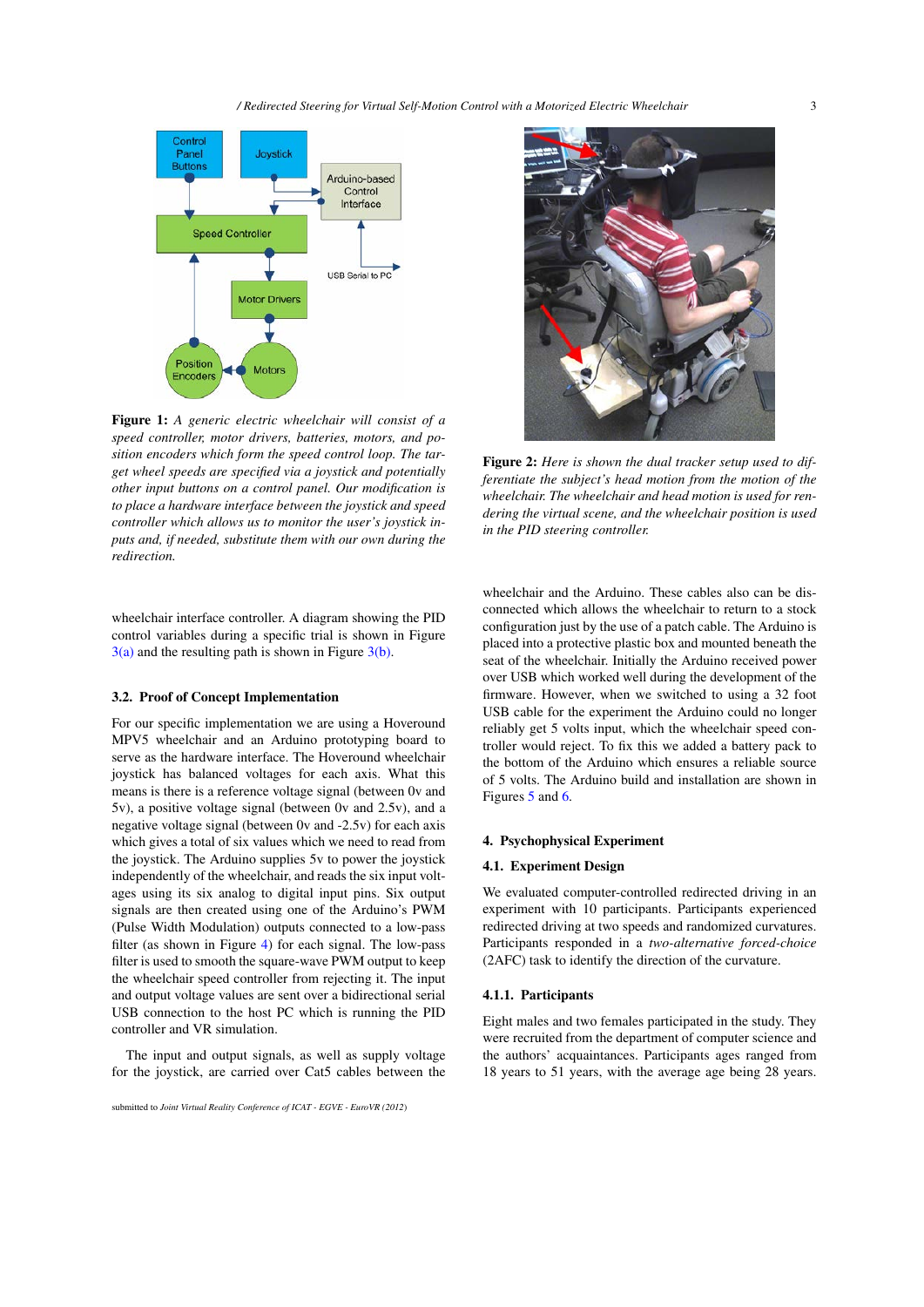<span id="page-3-0"></span>



(b) result path

<span id="page-3-1"></span>Figure 3: *This figure shows the variables of the PID controller as they vary over the course of a specific trial, and the motion path produced by the controller. The turn amount variable is the value sent to the hardware interface which is the integrated value of "turn amount velocity" output by the PID controller at each timestep.*



<span id="page-3-2"></span>Figure 4: *The specific low-pass filter used on each PWM output channel of the Arduino. Without this the wheelchair speed controller will reject the square-wave PWM signals and enter a fail-safe mode where it will not move.*







<span id="page-3-3"></span>

(c) internals (d) under-seat installation

Figure 5: *The Arduino control interface developed. These figures show the protective plastic box and Cat5 interface cables of the finished interface, the internals of the low-pass filters, the battery pack which gives a reliable 5 volts (via the Arduino's onboard regulator) and the installation of the interface under the wheelchair seat.*

<span id="page-3-4"></span>

Figure 6: *A front view of the interface installation. Notice the blue Cat5 wires which carry the input and output signals and the red connections that allow the Arduino to be completely disconnected from the wheelchair.*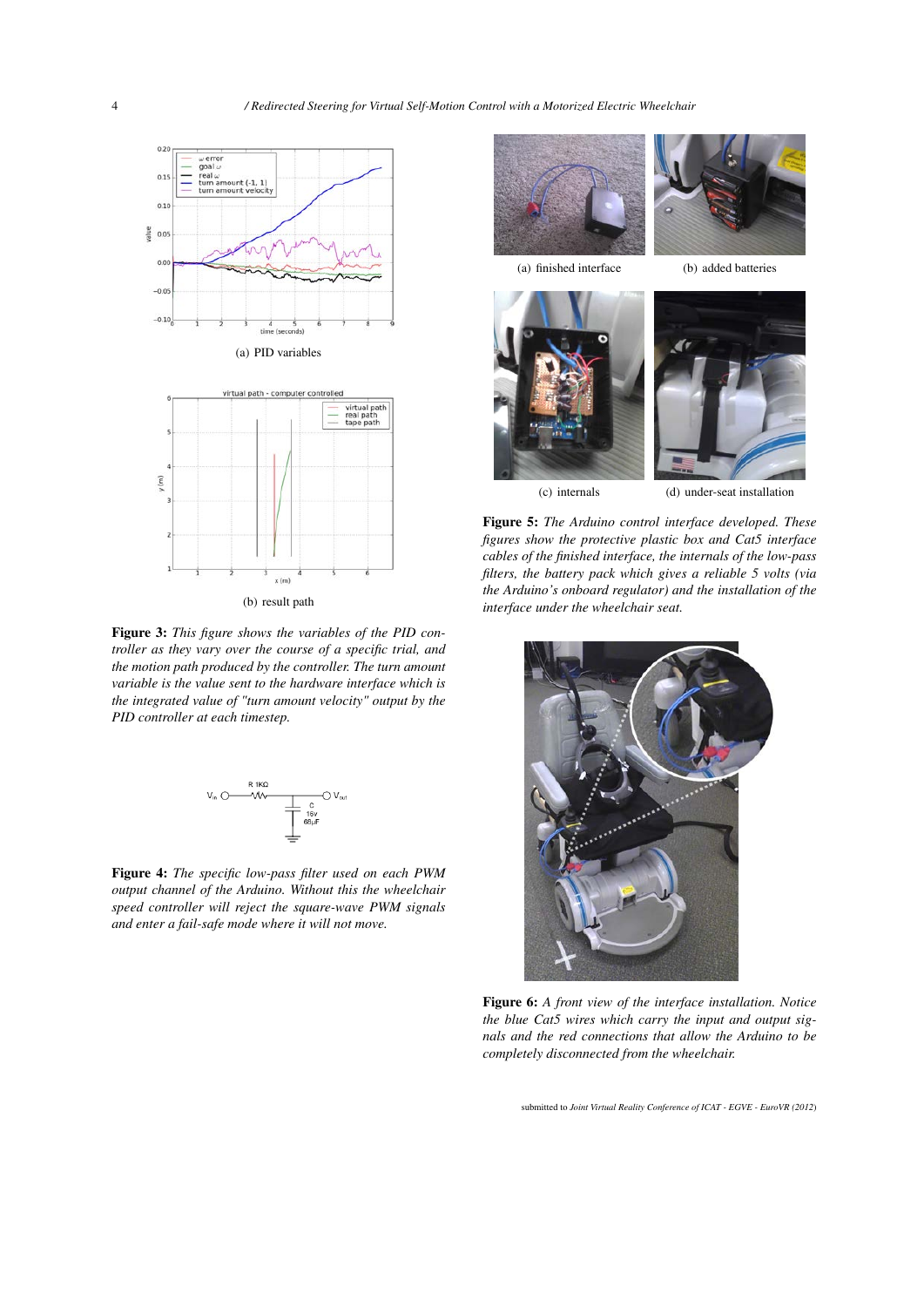<span id="page-4-1"></span>All participants had normal or corrected to normal vision, and none reported any problems with stereo vision or balance disorders. Six participants reported having much experience with 3D games, although only two were regular players. Seven participants had experience with HMD virtual environments, including three participants who are authors on this paper. The experiment lasted an hour to an hour and 15 minutes, and participants were compensated with a \$10 gift card to a national retail chain.

# 4.1.2. Materials

Participants sat in the wheelchair described in Section [3.2.](#page-2-3) The virtual environment was presented to the participant through an Nvis Nvisor SX 60 head-mounted display (HMD), which has a manufacturer-specified 60-degree field of view, and a 1280 pixels by 1024 pixels resolution. We attached the cable to the back of the wheelchair seat to relieve its weight from the participant's head. This also prevented the participant from getting positioning feedback from the tension on the cable. Tracking of the participant's head and the wheelchair was provided by a Hiball 3100 optical ceiling tracker. A veil of two layers of black felt was attached to the HMD to prevent participants from seeing any part of the environment beyond their own torso. Brownian noise was also played through the HMD headphones to mask auditory positioning cues.

The virtual environment (see Figure [7\)](#page-4-0) was modeled from our laboratory using Google Sketchup. A realistic appearance was achieved by using photographs of the lab interior as texture maps. We implemented the virtual environment and experiment using the G3D rendering engine, which ran on an Intel computer with Core i7 processors, 6 GB of main memory and Nvidia Quadro FX 1500 graphics card. We compensated for the pincushion distortion of the HMD (see Figure [7\)](#page-4-0).

The virtual environment included a path on the ground marked with two strips of tape and a circular indicator centered at 80% eye height on the door at the end of the path. The indicator showed the participant's speed through color. Green meant "go faster", red meant "slow down", and yellow corresponded to the correct speed. The color of the indicator was tied to the participant's forward joystick input. Since we were keeping the speed of the wheelchair at a set value, the indicator was there to encourage the participant to keep the joystick pushed forward and give the illusion that they controlled the speed.

#### 4.1.3. Methods

Participants began by signing a consent form and filling out the Kennedy-Lane simulator sickness questionnaire (SSQ) [\[KLBL93\]](#page-6-21) and a demographics questionnaire. Participants read printed instructions for the experiment.

Participants performed 72 trials in four blocks of 18.



Figure 7: *A participant's view at the start of a trial.*

<span id="page-4-0"></span>While the participant saw text on the screen instructing him or her to wait, an experimenter used a joystick to position the wheelchair at one end of the room. The experimenter then pressed a button to begin the trial, making the virtual environment visible and enabling the joystick on the wheelchair. Every trial started at the same point in the virtual environment. Participants were required to drive down the path in the virtual environment while pressing forward on the joystick enough that the indicator was yellow.

When the participant pushed forward on the joystick, one of two controller modes was activated: computer-controlled or human-controlled. In the computer-controlled trials the participant drove on a straight path in the virtual environment (the participant's steering did not affect the virtual motion) while the wheelchair was physically moved on a curved path in the real environment. In the human-controlled trials, the participant's view of the virtual world was rotated as they moved forward, and the participant had to steer the wheelchair to stay on a straight path. The participant's steering also controlled the physical wheelchair. Participants completed equal numbers of computer-controlled and human-controlled trials. The wheelchair also moved at one of two possible maximum speeds, 0.33 *m*/*s* or 0.54 *m*/*s*. The speed was limited by clamping the joystick input to a maximum value.

For each mode and speed combination, participants saw each of six curvatures three times. The curvatures corresponded to following circular paths of these radii: 10 meters to the left, 20 meters to the left, 30 meters to the left, 30 meters to the right, 20 meters to the right, and 10 meters to the right. The fast and slow trials were grouped into two blocks, and half of the participants saw the fast trials first, while the other half saw the slow trials first. Within those blocks the mode-curvature combinations were presented in randomized order. We preferred to randomize the mode condition, be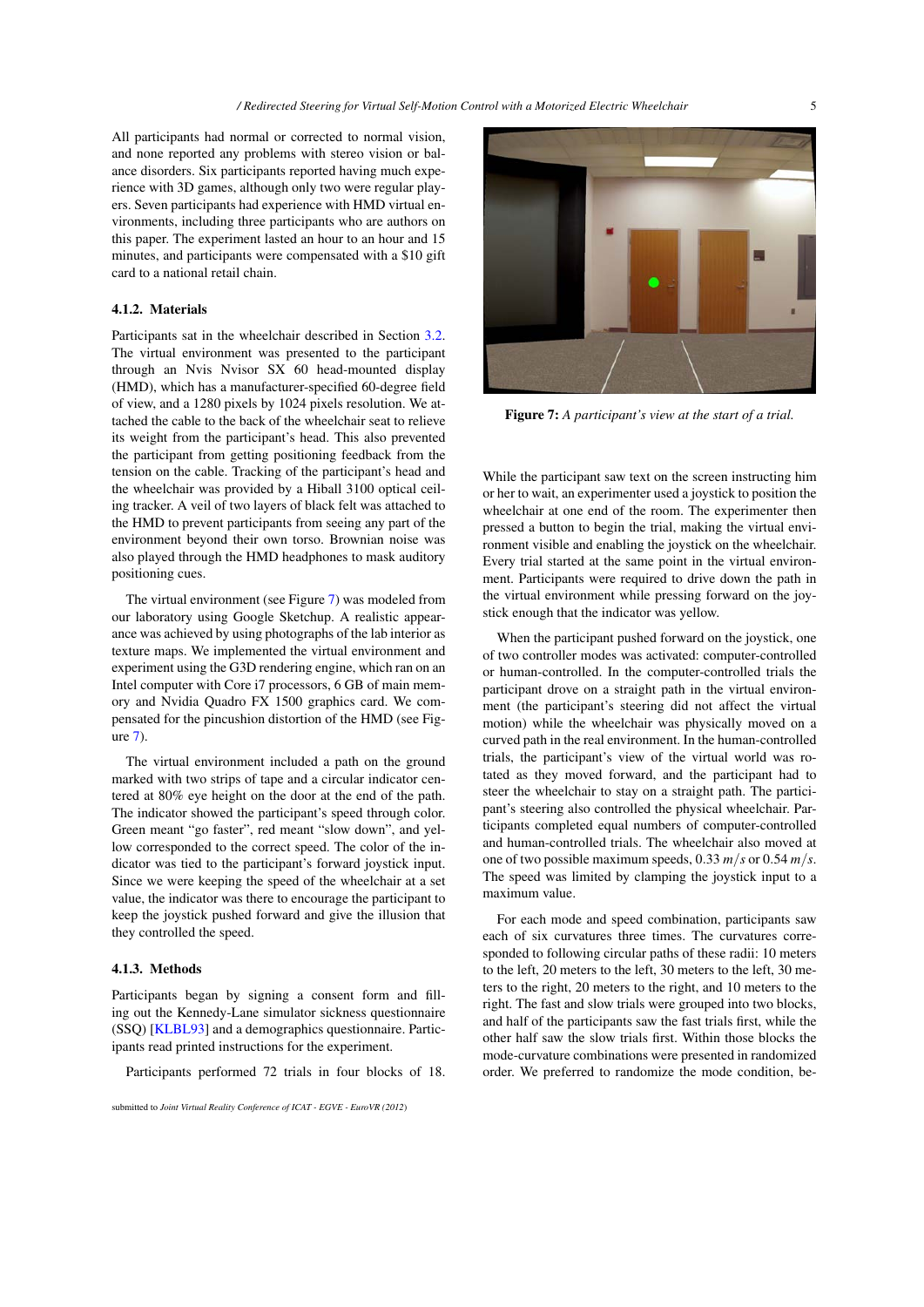<span id="page-5-1"></span>cause we felt that participants would become complacent during a block of computer-controlled trials. By interleaving the trials so that the participant could not anticipate the controller mode, we felt that the participant would be more attentive to the task of driving and would be less likely to use a different strategy for detecting the curvature. Although we collected experiment data in all conditions, we observed an inaccuracy in the experiment logs of the human-controlled trials, and decided to exclude those conditions from further evaluation.

After the wheelchair had traveled 3 meters it stopped, and instructions on the screen asked the participant on what side of the *real* room, right or left, did he or she end up. The participant indicated the answer by pushing on the joystick.

After the participant answered the question, the display showed instructions asking them to wait while the experimenter moved the wheelchair into position for the next trial. After every 18 trials the participant was required to take a five-minute break. We wanted to prevent fatigue, and we were concerned that if the breaks were optional, then participants might choose not to take them.

After completing 72 trials, participants then completed another SSQ and a short questionnaire about the experiment and were paid their gift card.

#### 4.2. Results

We had to reject one participant for always answering that he was on the right side of the room. Figure [8](#page-5-0) shows the pooled results for the tested curvature radii on the *x*-axis, with negative values referring to physical paths bent to the left, and positive values referring to physical paths bent to the right. The *y*-axis shows the probability for estimating the physical path as bent to the left while moving straight in the VE. We represented the discrimination performance via a sigmoid psychometric function of the form  $f(x) = \frac{1}{1 + e^{a \cdot x + b}}$  with fitted real numbers *a* and *b*. The gray psychometric function shows the results for the slow trials, and the black function for the fast trials.

The curvature radii at which subjects answered that they were redirected towards the left side of the room in 50% of the trials is taken as the *point of subjective equality* (PSE), at which subjects judge the virtual motion to match the physical movement. From the psychometric functions we determined PSEs at a radius of −57m for the slow trials, and 595m for the fast trials, i. e., the responses indicate that subjects on average judged straight movements in the real world as straight. As the radii decrease or increase from the PSE the ability of subjects to detect the difference between physical and virtual motion increases. A practically applicable range of manipulations is given by the smaller (i. e., conservative) detection threshold of 75% correct judgments, i. e., the middle between the 50% chance level and 100% certainty of subjects that they have been manipulated, which we



<span id="page-5-0"></span>Figure 8: *Pooled results of curvatures for the fast trials (black function) and slow trials (gray function). The x-axis shows the circular path radii in the real world, with negative gains referring to paths bent to the left, and positive gains to rightward paths. The y-axis shows the probability of estimating the physical movement path as bent to the left.*

determined from the psychometric functions as radii larger or equal to approximately 5.76m for slow movements, and approximately 16.52m for fast movements with the electric wheelchair.

## 4.3. Discussion

The results plotted in Figure [8](#page-5-0) show an impact of the wheelchair speed on responses. The results show that the subjects were less accurate at detecting manipulations of physical driving directions when they were driving slowly compared to the trials with the faster driving speed. The data suggests that the detection threshold may be reached at a circular path radius of less than 5.76m in case subjects move slowly, whereas for faster movements subjects were able to detect manipulations up to a circular path radius of approximately 16.52m, which indicates a surprisingly strong effect of movement speed on direction estimates. Effects of movement velocity on redirection techniques have first been ob-served by Neth et al. [\[NSE](#page-6-22)<sup>\*</sup>11] in an experiment on redirected walking, in which subjects were significantly better at judging walking directions if they were walking at a higher velocity. The results shown in Figure [8](#page-5-0) are interesting, since they suggest that this observation also holds when driving a wheelchair, and, moreover, that it seems not to be caused by the fact that traditional redirection techniques require users to adapt to visual rotations. Since subjects in the present experiment were passively reoriented without the requirement to actively compensate for virtual rotations, the increased discrimination performance in the experiments may be re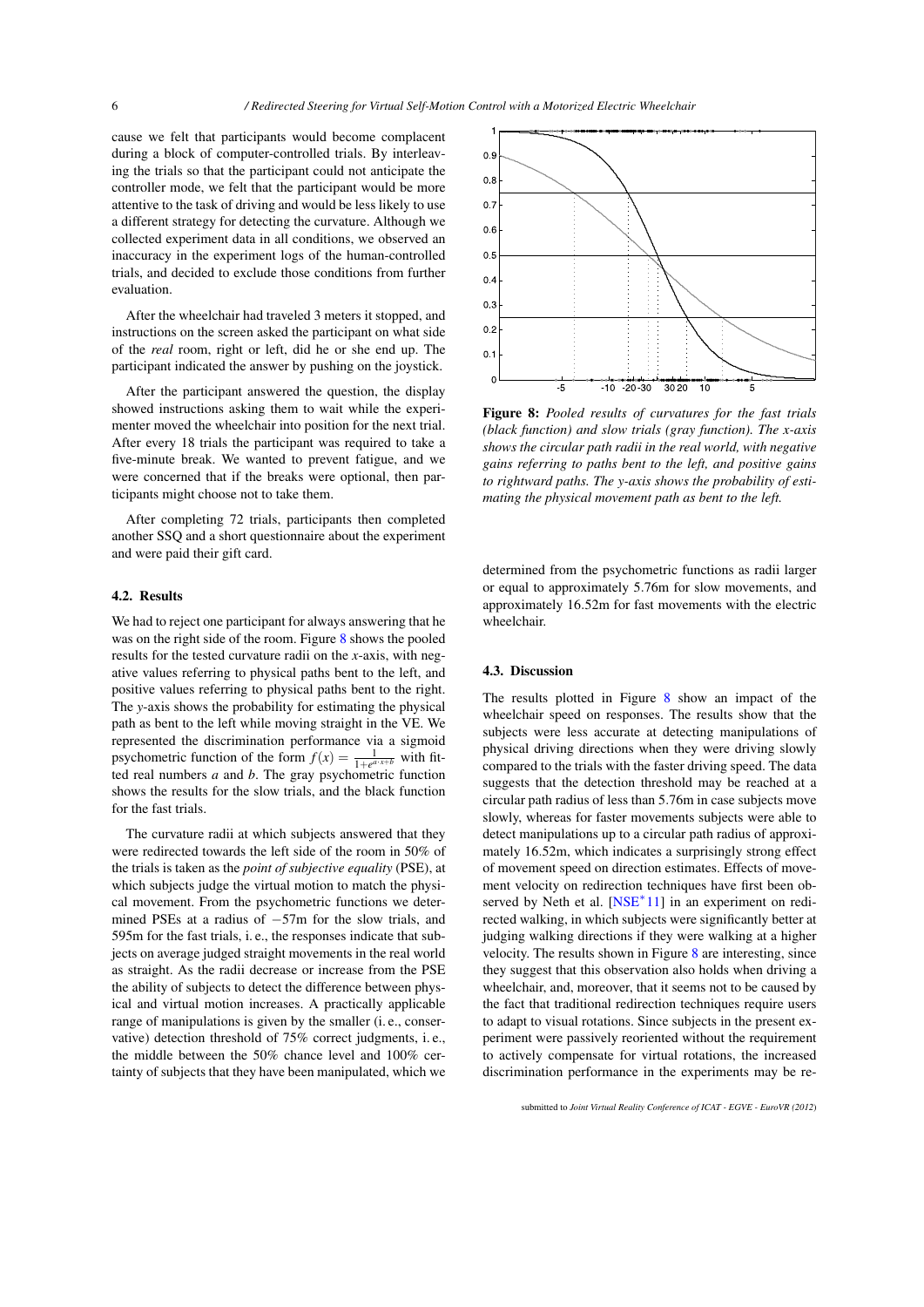<span id="page-6-23"></span>lated to less ambiguous proprioceptive and vestibular physical self-motion cues during redirection.

The detection thresholds for the trials with fast movements are in line with results for redirected walking in previous experiments. Bruder et al. [\[BIPS12\]](#page-6-4) observed a radius of 14.92m as detection threshold, whereas Steinicke et al. [\[SBJ](#page-6-11)<sup>\*</sup>10] observed a radius of 22.03m for walking subjects. The differences in the results may be caused by the different redirection techniques, i. e., walking versus driving, and different visual stimuli used in the experiments. The detection thresholds for the trials with slow movements indicate that passive redirection as used in the present experiment can result in less observable manipulations than using traditional redirection techniques when driving a wheelchair, for which an experiment with similar motion speed has suggested a detection thresholds of 8.97m [\[BIPS12\]](#page-6-4).

### <span id="page-6-5"></span>5. Conclusion

This study and previous redirection studies have focused on curvature as the parameter under investigation. This was appropriate when those studies assumed a steady walking speed. However, this study shows that speed affects participants' sensitivity to curvature. This is not surprising, since greater acceleration along a curve leads to greater angular acceleration and centripetal force, and participants do not sense the curvature directly, but they do sense linear acceleration, angular acceleration, and centripetal force. Future studies of redirected driving should focus on finding acceptable ranges for these parameters, which could then be used in designing a full redirected driving application.

#### References

- <span id="page-6-4"></span>[BIPS12] BRUDER G., INTERRANTE V., PHILLIPS L., STEINICKE F.: Redirecting walking and driving for nat-<br>ural navigation in immersive virtual environments. IEEE ural navigation in immersive virtual environments. *Transactions on Visualization and Computer Graphics (TVCG) 18*, 4 (2012), 538–545. [1,](#page-0-0) [2,](#page-1-2) [7](#page-6-23)
- <span id="page-6-1"></span>[BKLP04] BOWMAN D., KRUIJFF E., LAVIOLA J., POUPYREV I.: *3D User Interfaces: Theory and Practice*. Addison-Wesley, 2004. [1](#page-0-0)
- <span id="page-6-8"></span>[BS02] BOUGUILA L., SATO M.: Virtual locomotion system for large-scale virtual environment. In *Proceedings of Virtual Reality (VR)* (2002), IEEE, pp. 291–292. [2](#page-1-2)
- <span id="page-6-19"></span>[BSWL12] BRUDER G., STEINICKE F., WIELAND P., LAPPE M.: Tuning self-motion perception in virtual reality with visual illusions. *IEEE Transactions on Visualization and Computer Graphics (TVCG) 18*, 7 (2012), 1068–1078. [2](#page-1-2)
- <span id="page-6-6"></span>[DCC97] DARKEN R. P., COCKAYNE W. R., CARMEIN D.: The omni-directional treadmill: a locomotion device for virtual worlds. In *Proceedings of the Symposium on User Interface Software and Technology (UIST)* (1997), pp. 213–221. [2](#page-1-2)
- <span id="page-6-14"></span>[ECT∗08] ENGEL D., CURIO C., TCHEANG L., MOHLER B., BÜLTHOFF H. H.: A psychophysically calibrated controller for navigating through large environments in a limited free-walking space. In *Proceedings of the Symposium on Virtual Reality Software and Technology (VRST)* (2008), ACM Press, pp. 157–164. [2](#page-1-2)
- <span id="page-6-13"></span>[GNRH05] GROENDA H., NOWAK F., RÖSSLER P., HANEBECK U. D.: Telepresence techniques for controlling avatar motion in first person games. In *Proceedings of the International Conference on Intelligent Technologies for Interactive Entertainment (INTETAIN)* (2005), pp. 44–53. [2](#page-1-2)
- <span id="page-6-9"></span>[IHT06] IWATA H., HIROAKI Y., TOMIOKA H.: Powered shoes. *SIGGRAPH Emerging Technologies*, 28 (2006). [2](#page-1-2)
- <span id="page-6-0"></span>[Ins01] INSKO B.: *Passive Haptics Significantly Enhances Virtual Environments*. PhD thesis, University of North Carolina at Chapel Hill, 2001. [1](#page-0-0)
- <span id="page-6-15"></span>[IRA07] INTERRANTE V., RIES B., ANDERSON L.: Seven league boots: a new metaphor for augmented locomotion through moderately large scale immersive virtual environments. In *Proceedings of the Symposium on 3D User Interfaces (3DUI)* (2007), IEEE Press, pp. 167–170. [2](#page-1-2)
- <span id="page-6-21"></span>[KLBL93] KENNEDY R. S., LANE N. E., BERBAUM K. S., LILIENTHAL M. G.: Simulator sickness questionnaire: an enhanced method for quantifying simulator sickness. *International Journal of Aviation Psychology 3*, 3 (1993), 203–220. [5](#page-4-1)
- <span id="page-6-12"></span>[NHS04] NITZSCHE N., HANEBECK U., SCHMIDT G.: Motion compression for telepresent walking in large target environments. *Presence 13*, 1 (2004), 44–60. [2](#page-1-2)
- <span id="page-6-2"></span>[NRI12] NYBAKKE A., RAMAKRISHNAN R., INTERRANTE V.: From virtual to actual mobility: Assessing the benefits of active locomotion through an immersive virtual environment using a motorized wheelchair. In *Proceedings of the Symposium on 3D User Interfaces (3DUI)* (2012), IEEE Press, pp. 27–30. [1](#page-0-0)
- <span id="page-6-22"></span>[NSE∗11] NETH C. T., SOUMAN J. L., ENGEL D., KLOOS U., BÜLTHOFF H. H., MOHLER B. J.: Velocity-dependent dynamic curvature gain for redirected walking. In *Proceedings of Virtual Reality (VR)* (2011), IEEE Press, pp. 1–8. [6](#page-5-1)
- <span id="page-6-17"></span>[PFW09] PECK T. C., FUCHS H., WHITTON M. C.: Evaluation of reorientation techniques and distractors for walking in large virtual environments. *IEEE Transactions on Visualization and Computer Graphics (TVCG) 15*, 3 (2009), 383–394. [2](#page-1-2)
- <span id="page-6-18"></span>[PFW11] PECK T. C., FUCHS H., WHITTON M. C.: An evaluation of navigational ability comparing redirected free exploration with distractors to walking-in-place and joystick locomotion interfaces. In *Proceedings of Virtual Reality (VR)* (2011), IEEE Press, pp. 56–62. [2](#page-1-2)
- <span id="page-6-16"></span>[Raz05] RAZZAQUE S.: *Redirected Walking*. PhD thesis, University of North Carolina at Chapel Hill, 2005. [2](#page-1-2)
- <span id="page-6-3"></span>[RKW01] RAZZAQUE S., KOHN Z., WHITTON M. C.: Redirected walking. In *Proceedings of Eurographics (EG)* (2001), ACM Press, pp. 289–294. [1,](#page-0-0) [2](#page-1-2)
- <span id="page-6-11"></span>[SBJ∗10] STEINICKE F., BRUDER G., JERALD J., FENZ H., LAPPE M.: Estimation of detection thresholds for redirected walking techniques. *IEEE Transactions on Visualization and Computer Graphics (TVCG) 16*, 1 (2010), 17–27. [2,](#page-1-2) [7](#page-6-23)
- <span id="page-6-10"></span>[SBS∗12] SUMA E. A., BRUDER G., STEINICKE F., KRUM D. M., BOLAS M.: A taxonomy for deploying redirection techniques in immersive virtual environments. In *Proceedings of Virtual Reality* (2012), IEEE Press, pp. 43–46. [2](#page-1-2)
- <span id="page-6-20"></span>[SCFW10] SUMA E., CLARK S., FINKELSTEIN S., WARTELL Z.: Exploiting change blindness to expand walkable space in a virtual environment. In *Proceedings of Virtual Reality (VR)* (2010), IEEE Press, pp. 305–306. [2](#page-1-2)
- <span id="page-6-7"></span>[SGS∗11] SOUMAN J. L., GIORDANO P. R., SCHWAIGER M., FRISSEN I., THÜMMEL T., ULBRICH H., DE LUCA A., BÜLTHOFF H. H., ERNST M. O.: Cyberwalk: Enabling unconstrained omnidirectional walking through virtual environments.

submitted to *Joint Virtual Reality Conference of ICAT - EGVE - EuroVR (2012*)